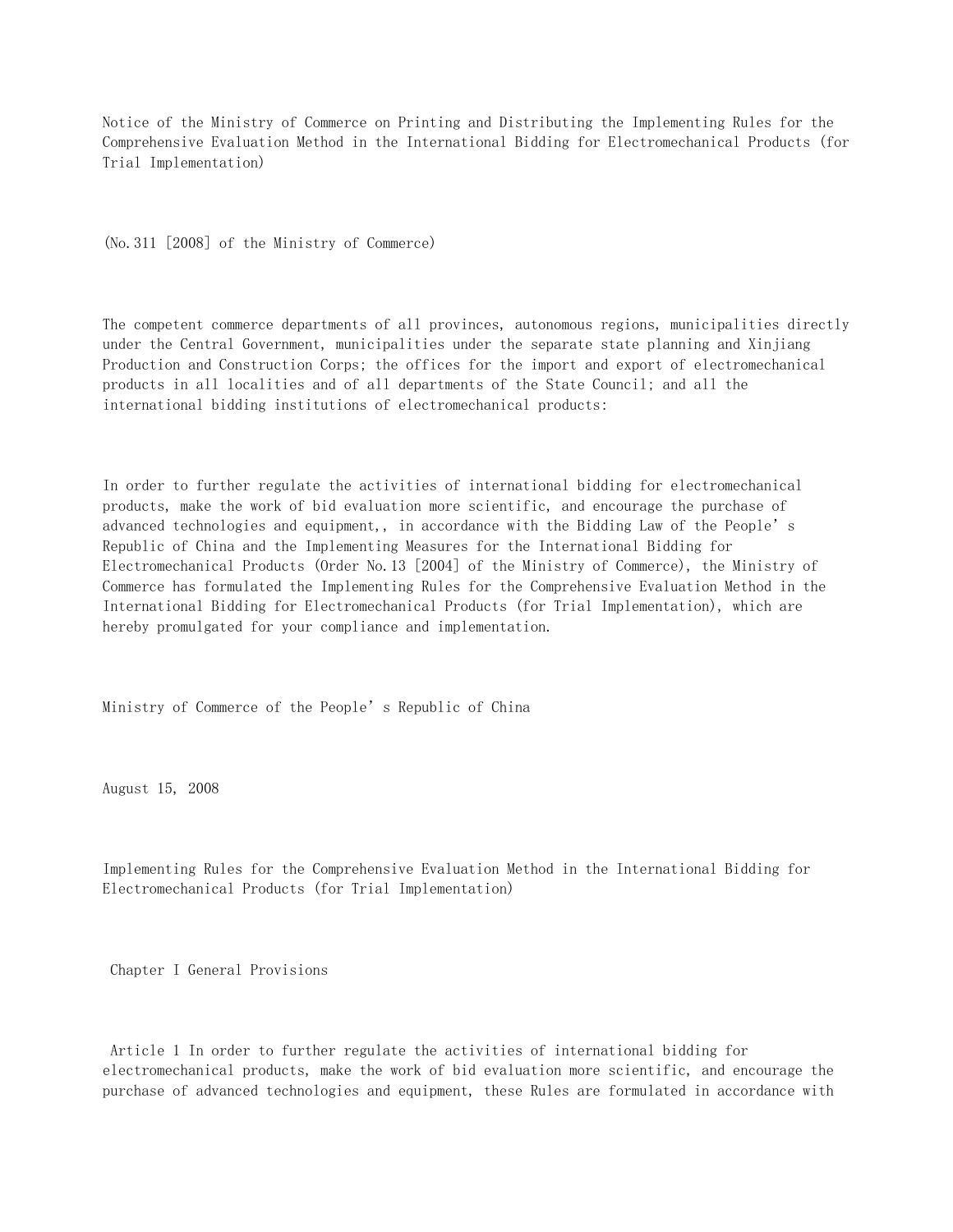the Bidding Law of the People's Republic of China and the Implementing Measures for the International Bidding for Electromechanical Products (Order No.13 [2004] of the Ministry of Commerce, hereinafter referred to as "Order No.13")

 Article 2 The comprehensive evaluation method as mentioned in these Rules refers to a kind of method for evaluation of bids, in which the standards and weights of commerce, technology, price, service and other evaluation contents are set according to the specific requirements of an international bidding project for electromechanical products (hereinafter referred to as the "bidding project") and the bid evaluation committee make comprehensive evaluations of the bids of the bidders to determine the winning bidder.

 Article 3 Where the comprehensive evaluation method is adopted in a biding project involving the use of a loan or aid funds from any international organization or foreign government, the relevant documents of the comprehensive evaluation method shall be submitted to the Ministry of Commerce for archival purposes; where the comprehensive evaluation method is adopted in a bidding project involving the use of domestic funds or other funds, the relevant documents of the comprehensive evaluation method shall be forwarded to the Ministry of Commerce for archival purposes by the relevant competent department.

Chapter II Scope of Application and Principle

 Article 4 The comprehensive evaluation method shall apply to a bidding project for large-scale equipment or complete plant with a high degree of technical content or with a complicated process or technical plan.

 Article 5 The application of the comprehensive evaluation method shall adhere to the principle of "open and impartiality, scientificity and reasonability, quantification and selecting the best."

Chapter III Contents and Requirements

 Article 6 The comprehensive evaluation method plan shall be composed of the evaluation contents, evaluation standards, evaluation procedures, principles for determining the winning bidder, etc., and shall be open to all the bidders as an indispensable part of the bidding documents.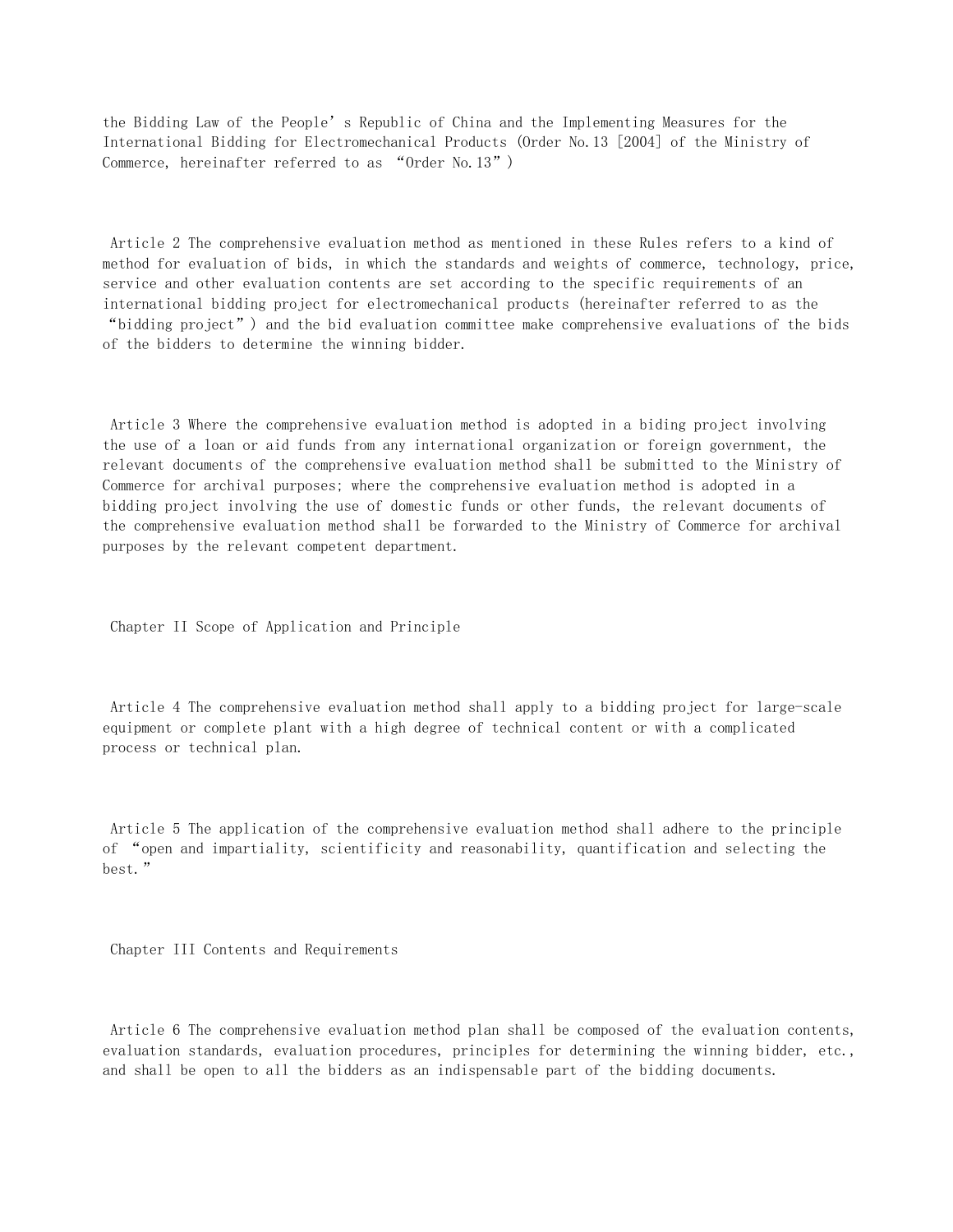Article 7 The evaluation contents of the comprehensive evaluation method shall include the commerce, technology, price, service and other aspects of the bids.

The commerce, technology, service and other evaluation contents may include, but are not limited to, the following aspects:

(1) The evaluation content of commerce may include: qualifications, performance, finance, delivery date, terms and methods of payment, period of quality guarantee, other commercial contract clauses, etc.

(2) The evaluation content of technology may include: conceptual design, technical arrangements, functional requirements, performance indexes, project managements, professional competency, project implementation schedule, quality assurance system, plans for delivery, installation, test and acceptance, etc; and

(3) The evaluation content of service and other aspects may include: service process, breakdown maintenance, supply of parts and accessories, technical support, training plan, etc.

 Article 8 In the comprehensive evaluation method plan, a corresponding weight shall be assigned to each evaluation content. Particularly, the weight of price shall not be lower than 30%, and the weight of technology shall not be higher than 60%.

 Article 9 The comprehensive evaluation method plan shall list in a centralized way all the major clauses (parameters) (the clauses or parameters marked with an asterisk, the same as follows) of the bidding documents, and clearly stipulate that any divergence of a bidder from any of the major clauses (parameters) on the bidding documents shall be deemed as a substantial divergence and result in a void bid.

 Article 10 As for a bidding project which has gone through the pre-qualification, the comprehensive evaluation method plan shall not take the relevant standards and requirements for the pre-qualification as the evaluation content; as for a bidding project which has not gone through the pre-qualification, the comprehensive evaluation method shall clearly stipulate the specific standards for obtaining the highest evaluation score of the relevant indexes of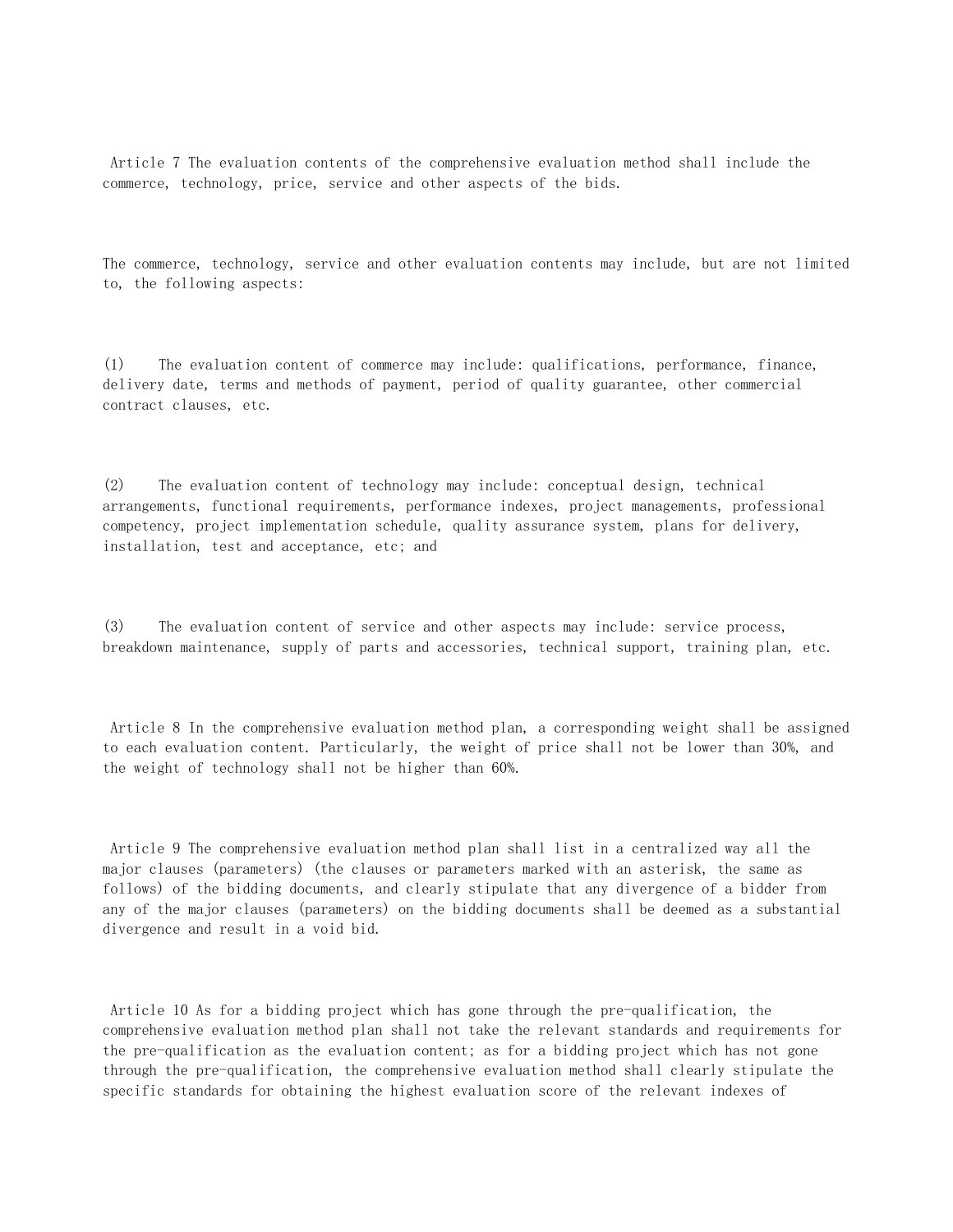qualifications, performance and finance.

 Article 11 In the comprehensive evaluation method plan, the following methods may be applied to the evaluation of the commerce and technology contents of a bid:

(1) As for an index which only needs the determination of whether the requirements of the bidding documents are satisfied or whether there is a specific function, it may stipulate that the corresponding score may be obtained as long as the requirements are satisfied or there is the specific function; otherwise, no score.

(2) As for an index which can be clearly quantified, it may stipulate the scores corresponding to the different zones for scoring based on the bid responses of the bidders,

(3) As for an index which can be specifically compared between the bidders, it may stipulate the scores corresponding to the different ranks for scoring in the order of excellence based on the bid responses of the bidders.

(4) As for an index which needs calculation and scoring based on the bid responses of the bidders, it shall stipulate the corresponding calculation formula and method.

(5) As for the evaluation contents which cannot be quantified for comparison, such as general design, general plan, etc., it may take the two-step evaluation method: first, the members of the bid evaluation committee shall independently determine the grade of excellence of a bidder in the specific evaluation content, and determine the average grade of the bidder in the specific evaluation content based on the arithmetic mean corresponding to the grade of excellence; then, the members of the bid evaluation committee shall give a score within the corresponding score zone according to the average grade of the bidder.

The evaluation method shall give full consideration to all potential bid responses of each evaluation index, and each potential bid response shall correspond to a specific score, and shall not correspond to multiple scores or multiple score zones, unless the method listed in item (5) of this Article is applied.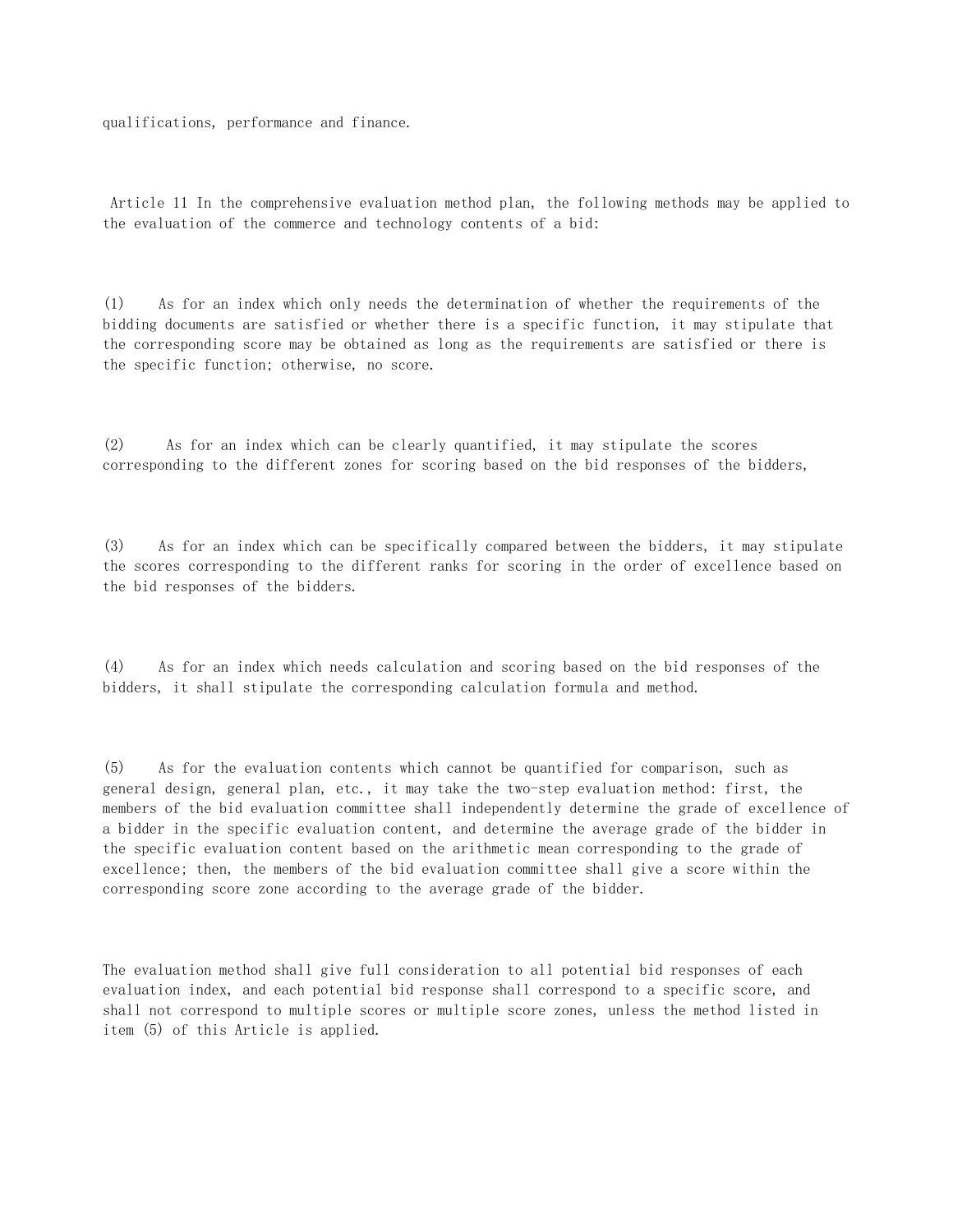Article 12 The price evaluation of the comprehensive evaluation method shall accord with the principle of priority to the lower price and economy, and clearly stipulate the maximum score of price evaluation of the valid bidder with the lowest bid evaluation price. The maximum possible score and the minimum possible score of price evaluation shall be full price score and zero respectively.

 Article 13 The comprehensive evaluation method plan shall clearly stipulate the handling principles and methods when the members of the bid evaluation committee have large differences on the evaluation process and result, including:

(1) The following adjustment principle to be adhered to, when the members of the bid evaluation committee have differences in the scoring results of a single evaluation content such as commerce, technology or service of the same bidder:

Where the divergence of a score for a single content given by a member of the bid evaluation committee exceeds  $\pm 20\%$  of the average of scores given by all the members of the bid evaluation committee, the score of the member shall be eliminated and replaced by the average of scores given by the members of the bid evaluation committee which do not exceed the divergence extent (hereinafter referred to as the "corrected score"); where the divergence of a score for a single content given by each member of the bid evaluation committee exceeds  $\pm 20\%$  of the average of scores given by all the members of the bid evaluation committee, the average of scores given by all the members of the bid evaluation committee shall be taken as the score for the single content of the bidder.

(2) The handling principle and method, when the members of the bid evaluation committee have differences in the general ranking and the recommended winning bidder.

 Article 14 The comprehensive evaluation method plan shall clearly stipulate that no bidder under either of the following circumstances shall be determined as the recommended winning bidder:

(1) Where the bid evaluation price of the bidder is higher than the average of the bid evaluation prices of all valid bidders by a specific proportion; or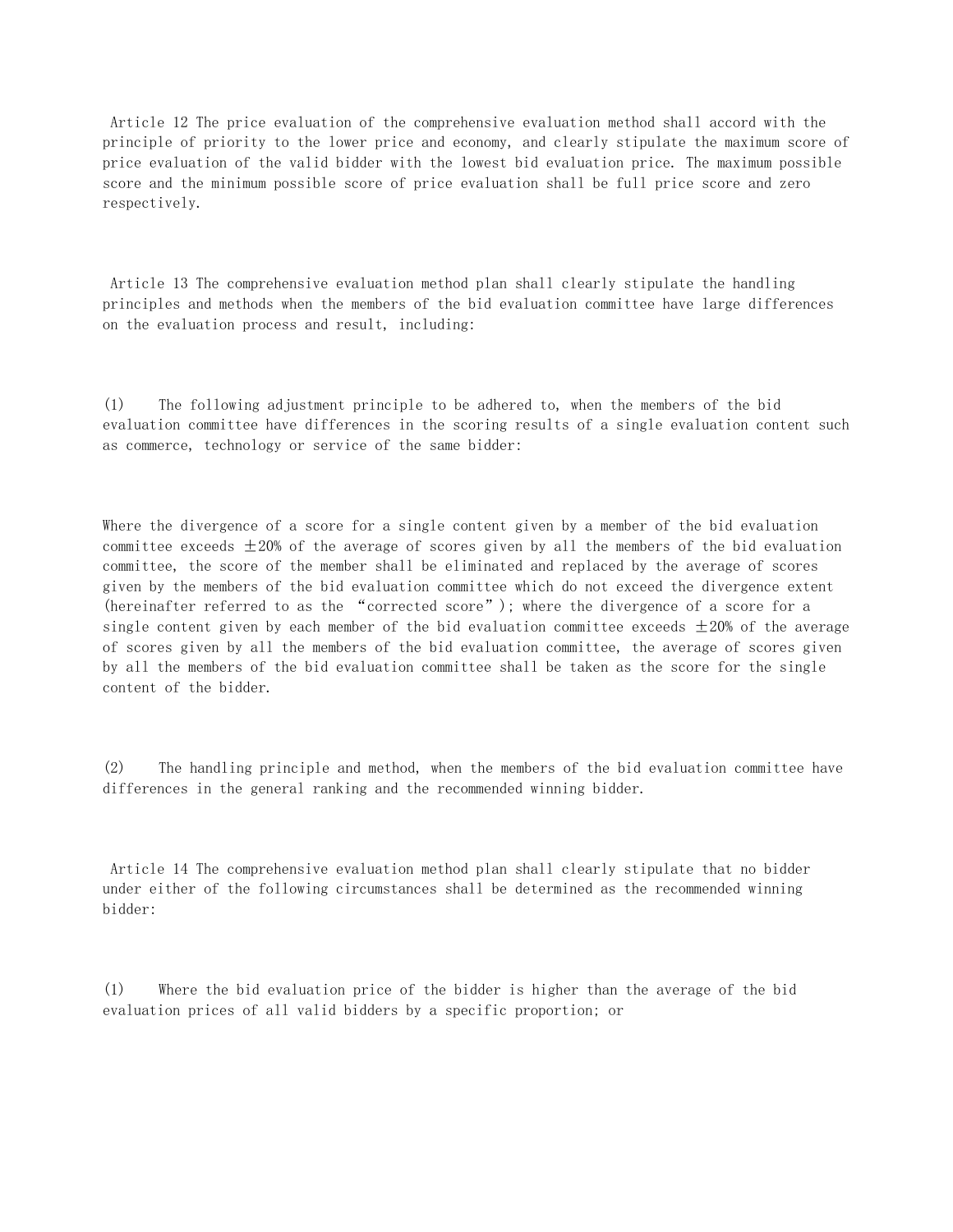(2) Where the technology score of the bidder is lower than the average of technology scores of all valid bidders by a specific proportion.

The proportions listed in item (1) and item (2) of this Article shall be specifically stipulated in the bidding documents, and the proportion listed in item (1) shall not be higher than 40%, while the proportion listed in item (2) shall not be higher than 30%.

Chapter IV Procedures and Rules for Evaluation

 Article 15 The bid evaluation committee shall first make preliminary evaluations of the bids (see Annex 1), and decide and reject a bid which is void or has any substantial divergence. Those bids having passed the preliminary evaluation shall enter into the stage of comprehensive evaluation.

 Article 16 The members of the bid evaluation committee shall independently score the bids according to the comprehensive evaluation method plan, and calculate the single content scores for commerce, technology, service and other evaluation contents of all bidders respectively, and no standard which is not stipulated in the bidding documents shall be taken as a basis for a plus or minus of a score.

 Article 17 The price evaluation shall adhere to the following steps: (1) arithmetical correction, (2) calculation of the price after the bidding statement (discount/price increase or decrease), (3) price adjustment, and (4) price scoring.

 Article 18 The bid evaluation committee shall gather the score given by each member; no member shall score again after submitting the evaluation record form independently produced by the member (see Annexes  $2-1$ ,  $2-2$  and  $2-3$ )

 Article 19 The bid evaluation committee shall, according to item (1) of Article 13 of these Rules, make adjustment and correction of the scoring results of each member.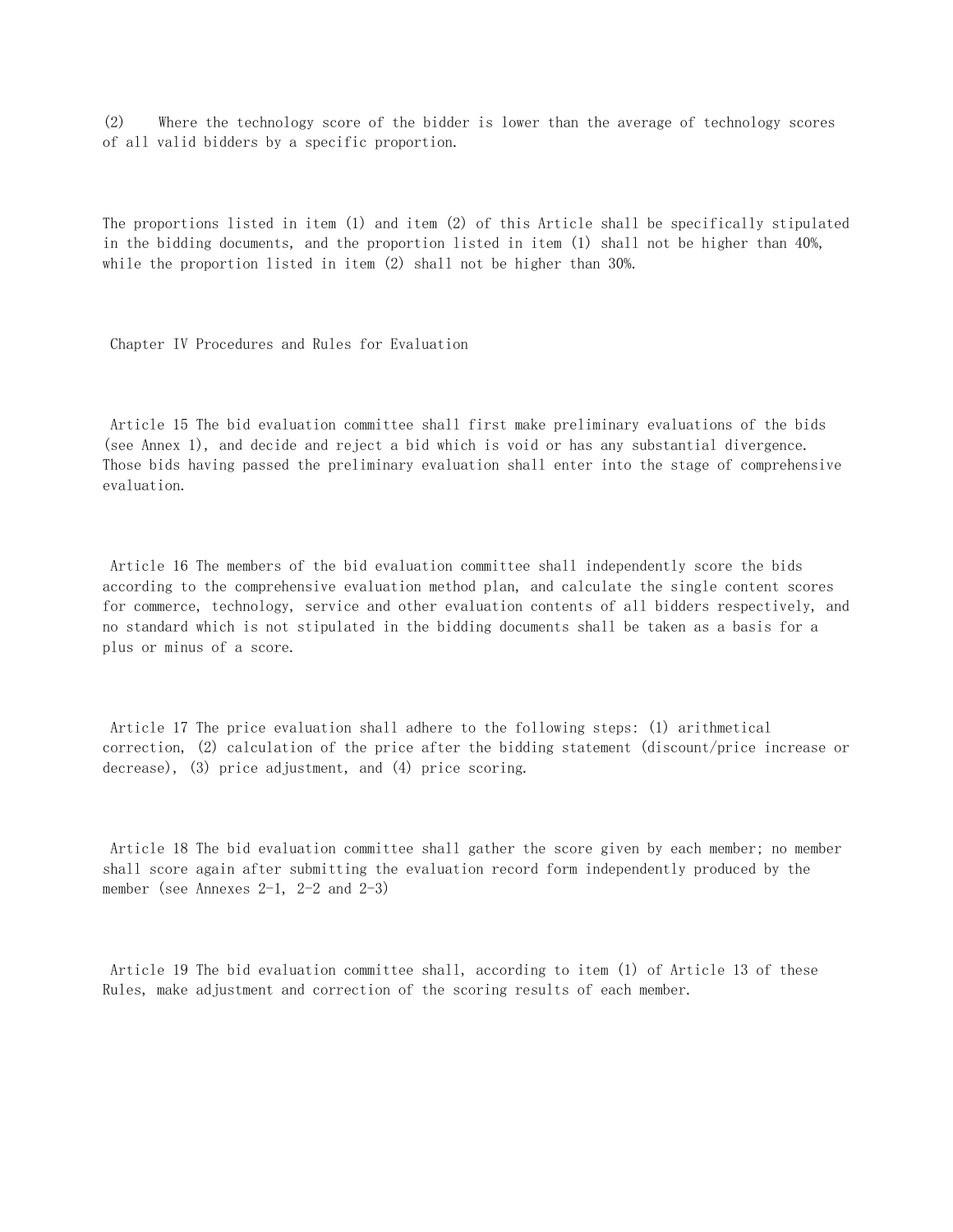Article 20 A bidder' general score shall be equal to the total score of the single content scores of commerce, technology, price, service and other evaluation contents.

 Article 21 The bid evaluation committee shall rank all bidders according to their general scores. If the general scores are identical, the bidder with a higher price score shall take precedence of the other in rank; if the price scores are identical, the bidder with a higher technology score shall take precedence of the other in rank; and by analogy, the same shall apply in the order of precedence of the single content scores of commerce, service and other evaluation contents.

 Article 22 The bid evaluation committee shall recommend the bidder who ranks first in the general ranking as the recommended wining bidder. Where the bidder who ranks first in the general ranking is under either of the circumstances listed in the Article 14 of these Rules, the bid evaluation committee shall recommend the bidder who ranks second in the general ranking as the recommended winning bidder. Where all the bidders fail to meet the recommendation requirements, the bidding shall be invalid.

 Article 23 The bid evaluation report shall be formulated according to the relevant provisions of Order No.13, and detail the calculation process of the comprehensive evaluation scores, including but not limited to the following forms and tables: the evaluation record form for a member of the bid evaluation committee, the summary table of the final commerce scores (see Annex  $3-1$ ), the summary table of the final technology scores (see Annex  $3-2$ ), the summary table of the final scores of service and other evaluation contents (see Annex 3-3), the summary table of the final price scores (see Annex 4), the summary table of the final scores and ranking of the bidders (see Annex 5) and the evaluation opinion form (see Annex 6).

 Article 24 The bids, evaluation score record forms of the bid evaluation committee, summary tables and all materials related to the bid evaluation shall be strictly kept confidential and timely archived by the employers and the bidding institutions.

Chapter V Supplementary Provisions

 Article 25 The corresponding competent department as mentioned in these Rules refers to the administrative body for the import and export of electromechanical products of a province, an autonomous region, a municipality directly under the Central Government, a municipality under the separate state planning, a special economic zone, Xinjiang Production and Construction Corps or a department; the valid bidder as mentioned in these Rules refers to a bidder who has passed